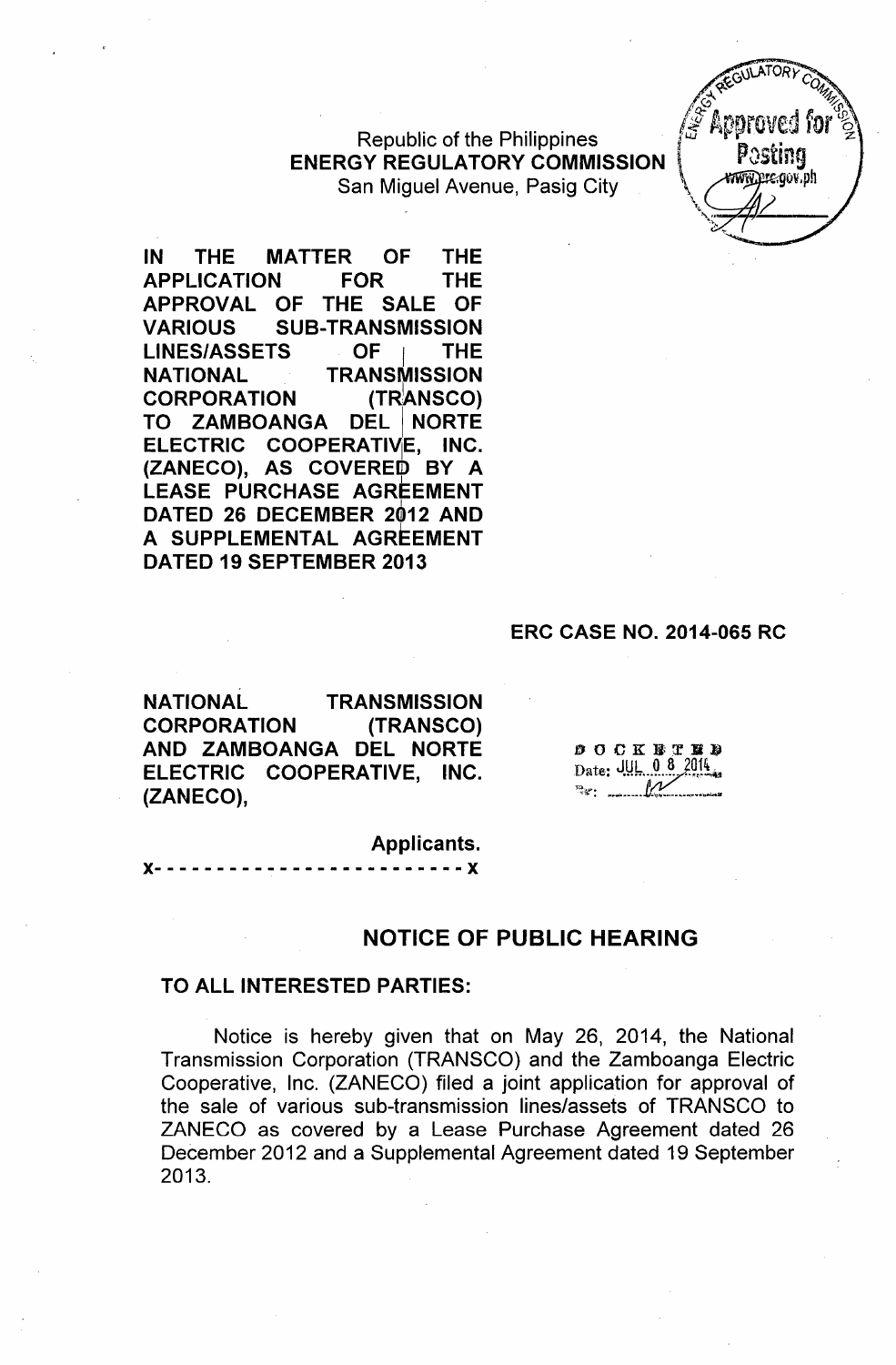## ERC CASE NO. 2014-065 RC NOTICE PF PUBLIC HEARING/June 30, 2014 Page 2 of 6

In the said joint application, TRANSCO and ZANECO alleged, among others, that:

- 1. TRANSCO is a government-owned-and-controlled corporation created pursuant to the Electric Power Industry Reform Act of 2001 (EPIRA), with principal office address at the TRANSCO Main Building, Quezon Avenue corner BIR Road, Diliman, Quezon City;
- 2. ZANECO is an electric distribution utility (DU) duly organized and existing under the laws of the Republic of the Philippines, with principal office address at General Luna St., Central Barangay, Dipolog City, Philippines;
- 3. By virtue of Section 8 of the EPIRA, TRANSCO assumed the electrical transmission functions of the National Power Corporation (NPC) and its authority and responsibility for the planning, construction and centralized operation and maintenance of the high voltage transmission facilities, including grid interconnections and ancillary services. The EPIRA also mandates the segregation of the transmission and sub-transmission functions and assets for transparency and disposal;
- 4. Pursuant thereto, the Commission promulgated on October 17, 2003 the *Guidelines on the Sale and Transfer of the TRANSCO's Sub-transmission* Assets *(STAs) and the Franchising of Qualified Consortiums (ERC Guidelines),* as amended by TRANSCO Board Resolution No. 3, Series of 2005 dated March 17, 2005 which set forth, among others, the standards to distinguish TRANSCO's transmission assets from its sub-transmission assets (STA), and establish the approval process prior to the final sale and transfer of STAs to DUs;
- 5. Consistent with the ERC Guidelines, TRANSCO adopted its own *Guidelines on the Sale of Sub-transmission* Assets *(TRANSCO Guidelines)* [Annex "A"] as approved by TRANSCO Board Resolution No. TC-2003-067 dated November 28, 2003 [Annex "A-1"], as further amended by TRANSCO Board Resolution No. TC-2004-009 dated March 16, 2004 [Annex "A-2"];
- 6. On July 16, 2011, the ERC issued Resolution No. 15, Series of 2011 entitled, "A *Resolution Adopting the Amended Rules for the Approval of the Sale and Transfer of TRANSCO's Sub-transmission* Assets *and the Acquisition by Qualified*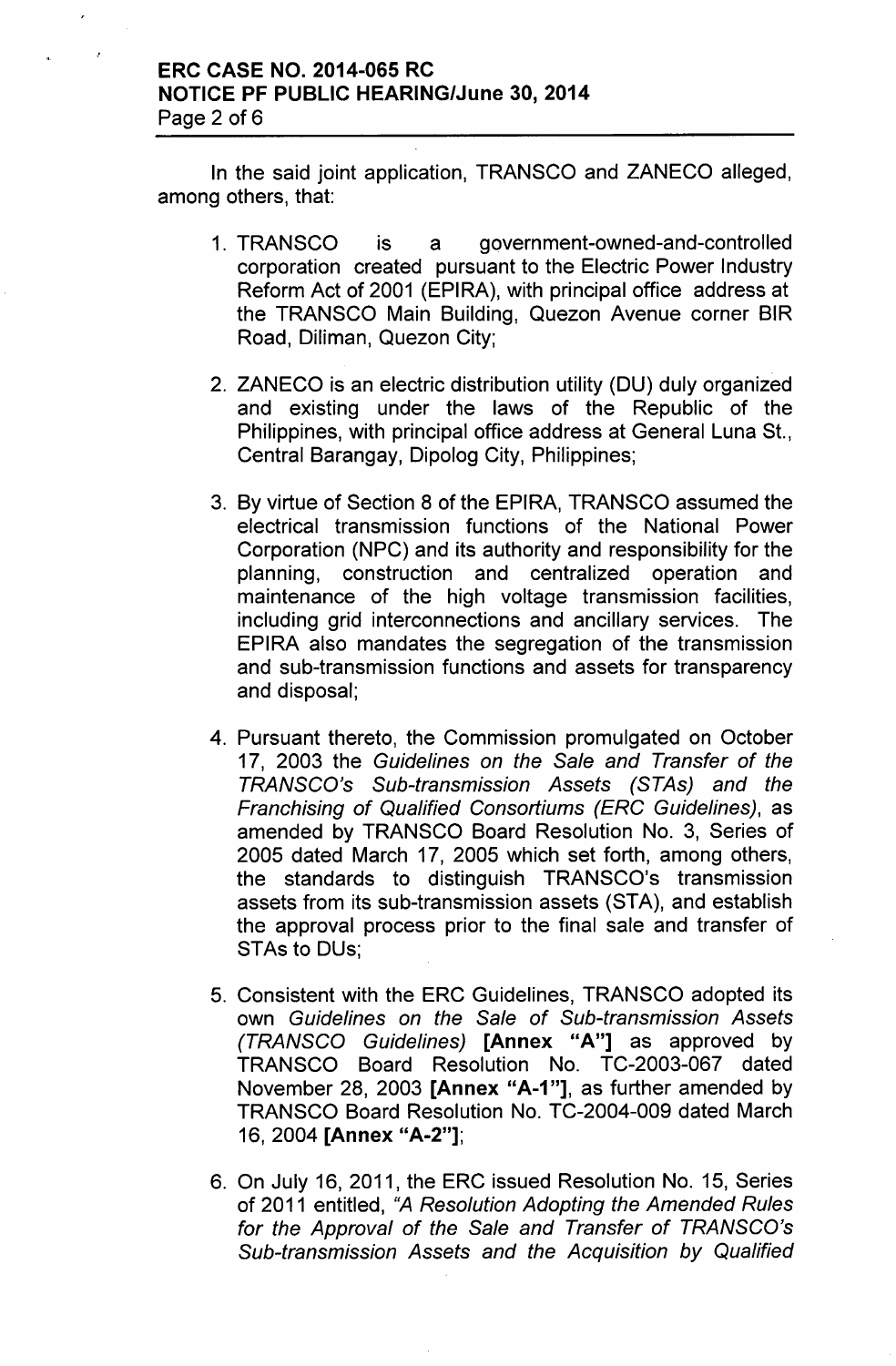## ERC CASE NO. 2014-065 RC NOTICE PF PUBLIC HEARING/June 30,2014 Page 3 of 6

*Consortiums",* the relevant provisions of which read, as follows:

"Article V, Section 6. TRANSCO/NGCP's Uncollected Deferred Connection Charges and Residual Sub-transmission Charge  $-$  For acquiring electric cooperatives (ECs), any uncollected TRANSCO/NGCP's connection and residual charges resulting from the deferred charges as approved by the ERC shall be capitalized or included in the acquisition cost of the subject assets. The amount shall be based on previous year's charges. For sale of sub-transmission assets prior to this amendment, wherein the deferred charges were not yet capitalized, TRANSCO may continue to bill and collect the connection and residual charges resulting from the deferred charges as approved by the ERC." *(Emphasis ours)*

- 7. After a thorough evaluation, and based on the aforesaid ERC Guidelines, TRANSCO has determined that the following assets are sub-transmission assets:
	- a. Molave-Polanco 69 kV line;
	- b. Polanco-Siom 69 kV line;
	- c. Polanco-Dapitan 69 kV line; and,
	- d. Ipil- Salug 69 kV line.

Attached as Annexes "D", "E" and "F", respectively, are copies of the Report that the assets for sale meet the criteria for STAs, the List of ST*Als* for sale, and the Single line diagram;

- 8. TRANSCO has likewise established that ZANECO meets the technical and financial criteria to purchase, operate, maintain, upgrade and expand the subject assets which are located within its franchise area. Copies of the Technical and Financial Qualification Evaluations, Franchise Description and Audited Financial Statements of ZANECO as of December 31, 2010 are attached as Annexes "G", "H", "I" and "J", respectively;
- 9. On August 19, 2012, the ZANECO Board of Directors issued Board Resolution No. 094, Series of 2012, [Annex "K"] relative to the acquisition of the subject assets;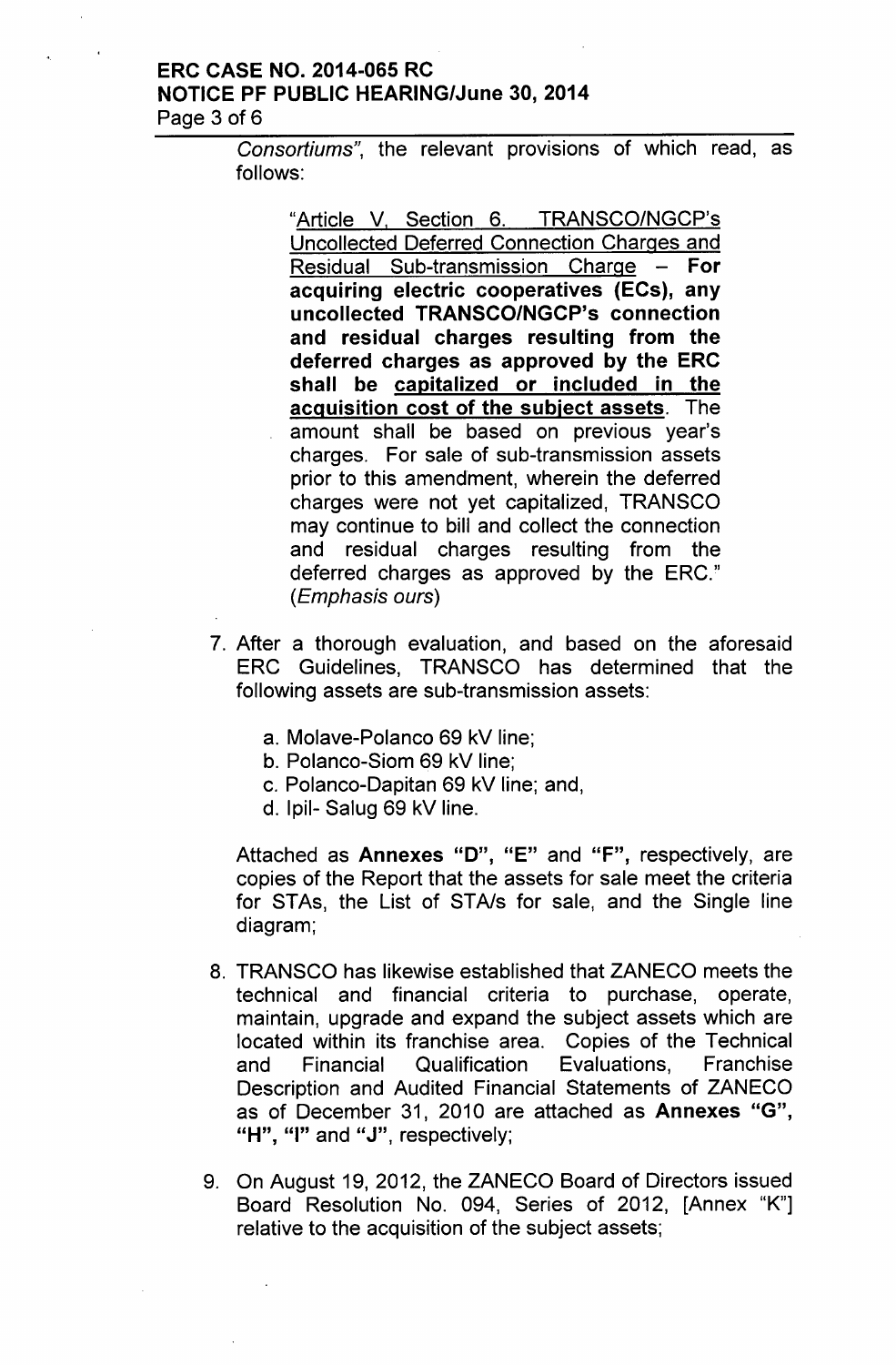## ERC CASE NO. 2014-065 RC NOTICE PF PUBLIC HEARING/June 30, 2014 Page 4 of 6

- 10. On December 26, 2012, TRANSCO and ZANECO concluded a Lease Purchase Agreement [Annex "L"] covering the subject STAs amounting to Two Hundred Sixty-Six Million One Hundred Sixty-Three Thousand One Hundred Thirty-Five Pesos (PhP266,163,135.00) plus twelve percent value added tax (12% VAT), net of adjustments and deductions;
	- 11. Said purchase is fair and reasonable as it represents the disposal value of the subjects STAs based on potential revenue. A copy of the Asset Valuation Computation is attached as Annex "M'",
	- 12. It bears stressing that aside from ZANECO, there is also another qualified distribution utility called Zamboanga del Sur 1 Electric Cooperative, Inc. (ZAMSURECO I) which is connected to the subject assets, as shown by Annex "N";
	- 13. However, ZAMSURECO I waived its right to the acquisition of the subject assets in favor of ZANECO, as evidenced by the ZAMSURECO 1 Board Resolution No. 090, Series of 2012 dated December 10,2012;
	- 14. On December 26, 2012, ZANECO sent TRANSCO a letter (Annex "P") requesting for the exclusion of the Molave-Polanco 69 kV line from the sale contract due to the ongoing project of the National Grid Corporation of the Philippines (NGCP), whereby the Aurora-Polanco 138 kV line will pass through ZANECO's franchise area;
	- 15. ZANECO intends to connect with NGCP's Aurora-Polanco 138 kV line instead of TRANSCO's Molave-Polanco 69 kV line. The Supplemental agreement (Annex "Q") which excludes the Molave-Polanco 69 kV line from the sale contract was concluded by TRANSCO and ZANECO on September 19, 2013;
- 16. By virtue of the aforesaid Supplemental Agreement, the contract price was reduced from Two Hundred Sixty-Six Million One Hundred Sixty-Three Thousand One Hundred Thirty Five Pesos (PhP266,163,135.00) plus twelve percent value added tax (12% VAT), to One Hundred Sixty-Eight Million Two Hundred Sixty-One Thousand Four Hundred Thirty Seven Pesos (PhP168,261,437.00) plus twelve percent value added tax (12% VAT), which ZANECO undertakes to pay in two hundred forty (240) equal monthly installments, as per the attached Schedule of Payments (Annex "R");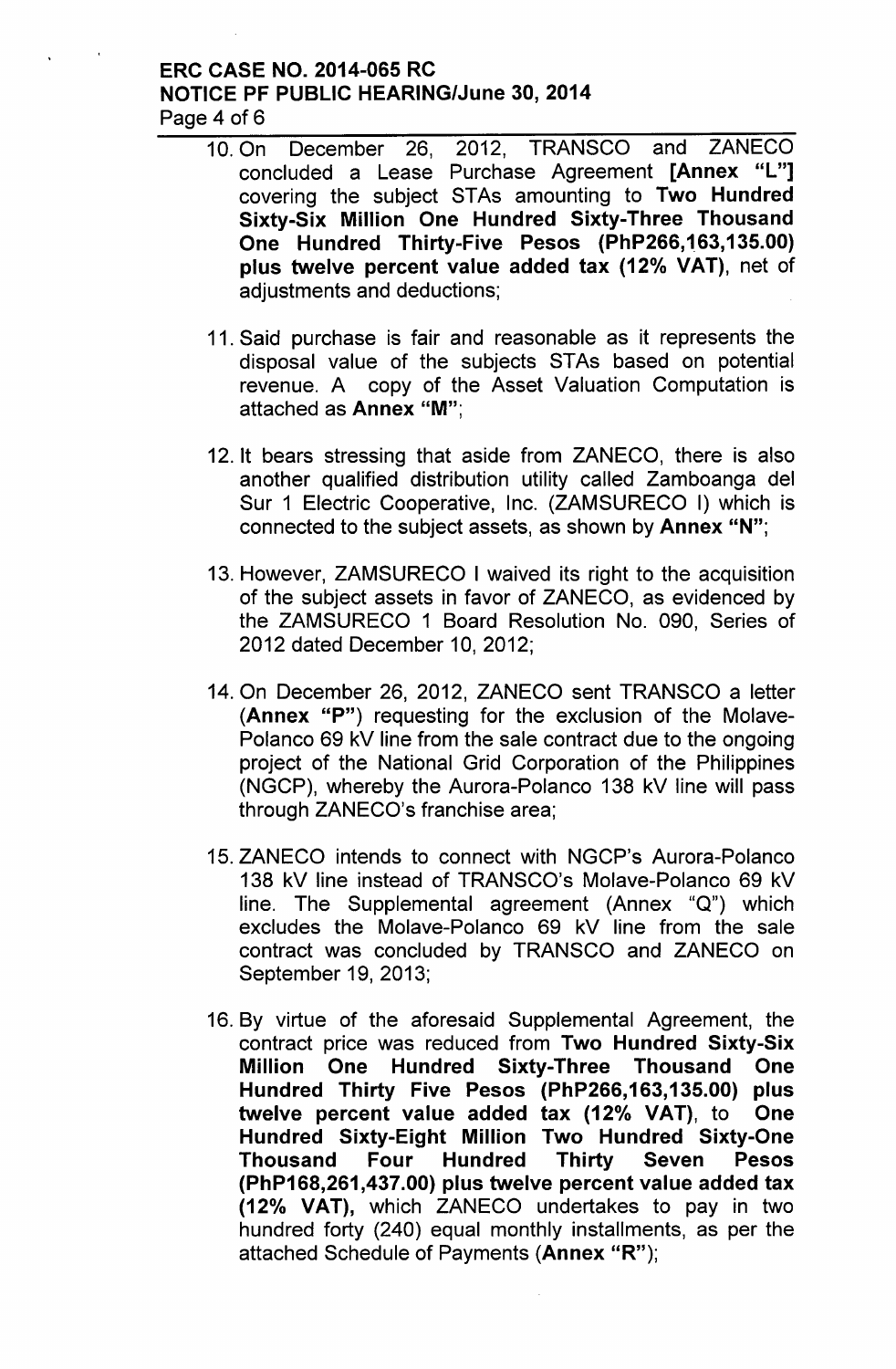## ERC CASE NO. 2014-065 RC NOTICE PF PUBLIC HEARING/June 30, 2014 Page 5 of 6

- 17. They also hereby submit a Draft Deed of Absolute Sale (Annex "5") in support of their Joint Application;
- 18. The proposed sale is compliant with the EPIRA and its IRR, the *ERG* and *TRANSGO Guidelines on the Sale of Sub-transmission Assets,* as well as relevant *ERG Orders, Resolutions and Issuances;*
- 19. The approval by the Commission of the instant joint application shall pave the way for the attainment of a reformed electricity industry under the EPIRA, towards a competitive regime/cost of electricity through open access and customer choice of supplier of electricity, which would ultimately best serve the interest of the consuming public; and
- 20. They pray that after due notice and hearing, judgment be rendered APPROVING the sale of the following STAs to ZANECO, under the terms set forth in the Lease Purchase Agreement dated December 26, 2012 and the Supplemental Agreement dated September 19, 2013:
	- a. Molave-Polanco 69 kV line;
	- b. Polanco-Siom 69 kV line;
	- c. Polanco-Dapitan 69 kV line; and,
	- d. Ipil- Salug 69 kV line.

The Commission has set the joint application for jurisdictional hearing, expository presentation, pre-trial conference and evidentiary hearing on August 6, 2014 (Wednesday) at one o'clock in the afternoon (1:00 P.M.) at the ZANECO Office, General Luna St., Central Barangay, Dipolog City.

All persons who have an interest in the subject matter of the proceeding may become a party by filing, at least five (5) days prior to the initial hearing and subject to the requirements in the ERC's Rules of Practice and Procedure, a verified petition with the Commission giving the docket number and title of the proceeding and stating: (1) the petitioner's name and address; (2) the nature of petitioner's interest in the subject matter of the proceeding, and the way and manner in which such interest is affected by the issues involved in the proceeding; and (3) a statement of the relief desired.